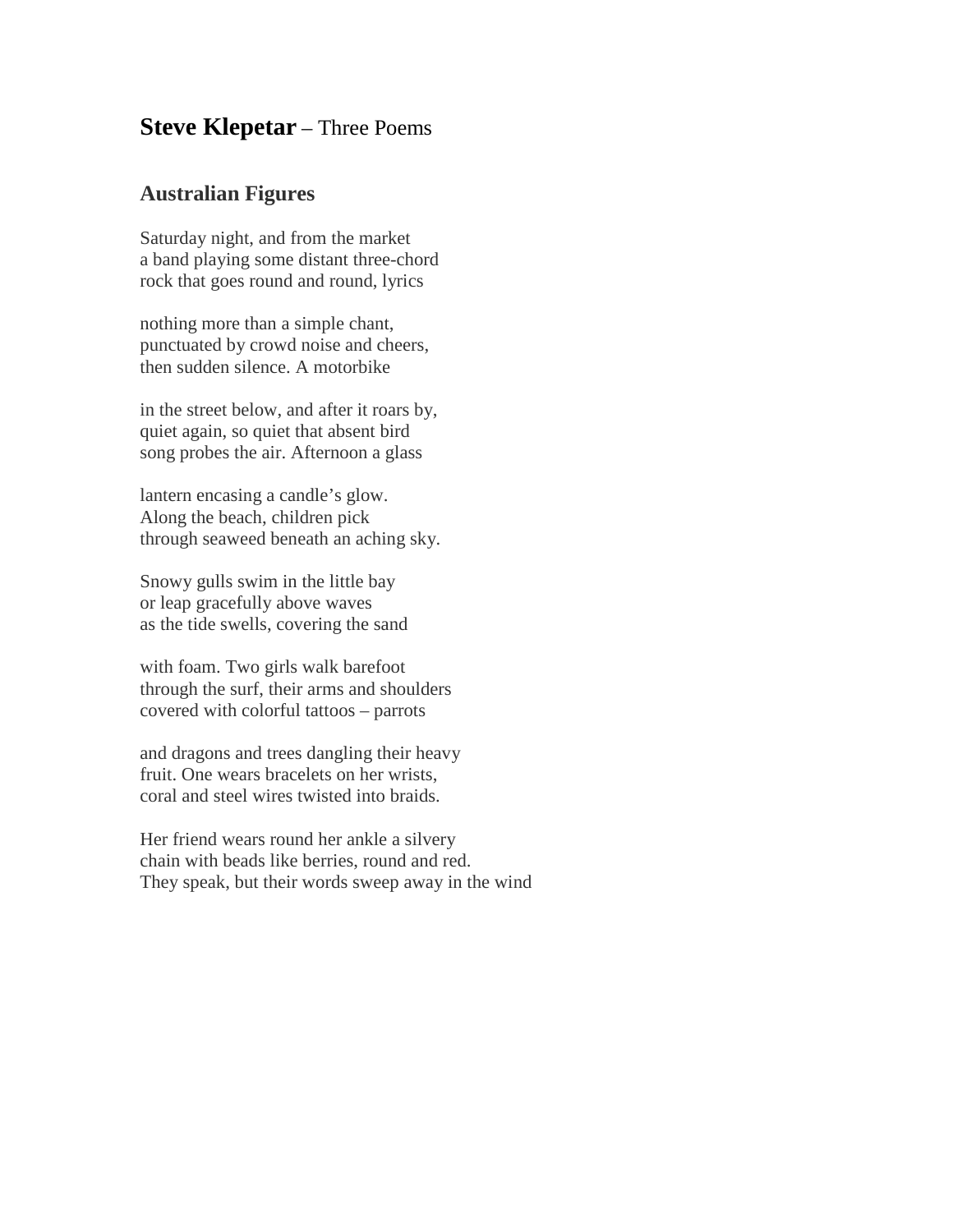## **Tidal Hour**

If I could live at the lip of this rock and stare out to sea every day, gazing at white boats streaking the horizon, dragging their wakes like a painted line, if I could do that and feel the sky as a blue skin ready to shed, to curl up and fall away, I might grip the mystery of my blood. Here in this country of strange seasons, two boys ride bikes onto sand, fishing rods bobbing in the wind. They are silent, faces blurred with sweat. Behind us, the old prison, the art center, and town – Market Street, with its traffic and sidewalk cafes folding in on itself, wondrous at this tidal hour, strange as a mirror dangling on a chain.

## **Twenty-Eights**

A dream in the middle of the day – an empty road running along a rocky coast by a river petering out just short of the sea. Water churns and foams beneath a natural bridge of rock. We have left a forest of giant trees, with huge holes burnt into their trunks, forming blackened caves or tunnels of wood. Green parrots hurtle from branch to branch, and when we ask what they are called, we are told "Twenty-eights. 'Cause that's what the farmers use to shoot them." So many graves here, where vines thrive in sun and soil. So many graves and ghosts everywhere. Prophets on Facebook tell me I am a child of God, tell me how to live, how to adjust my attitude, to sign petitions for tigers and turtles and children who live on the street. "It's so easy," they say, and I confess to loving ease, even when ghosts whisper to me on the wind in an ancient language